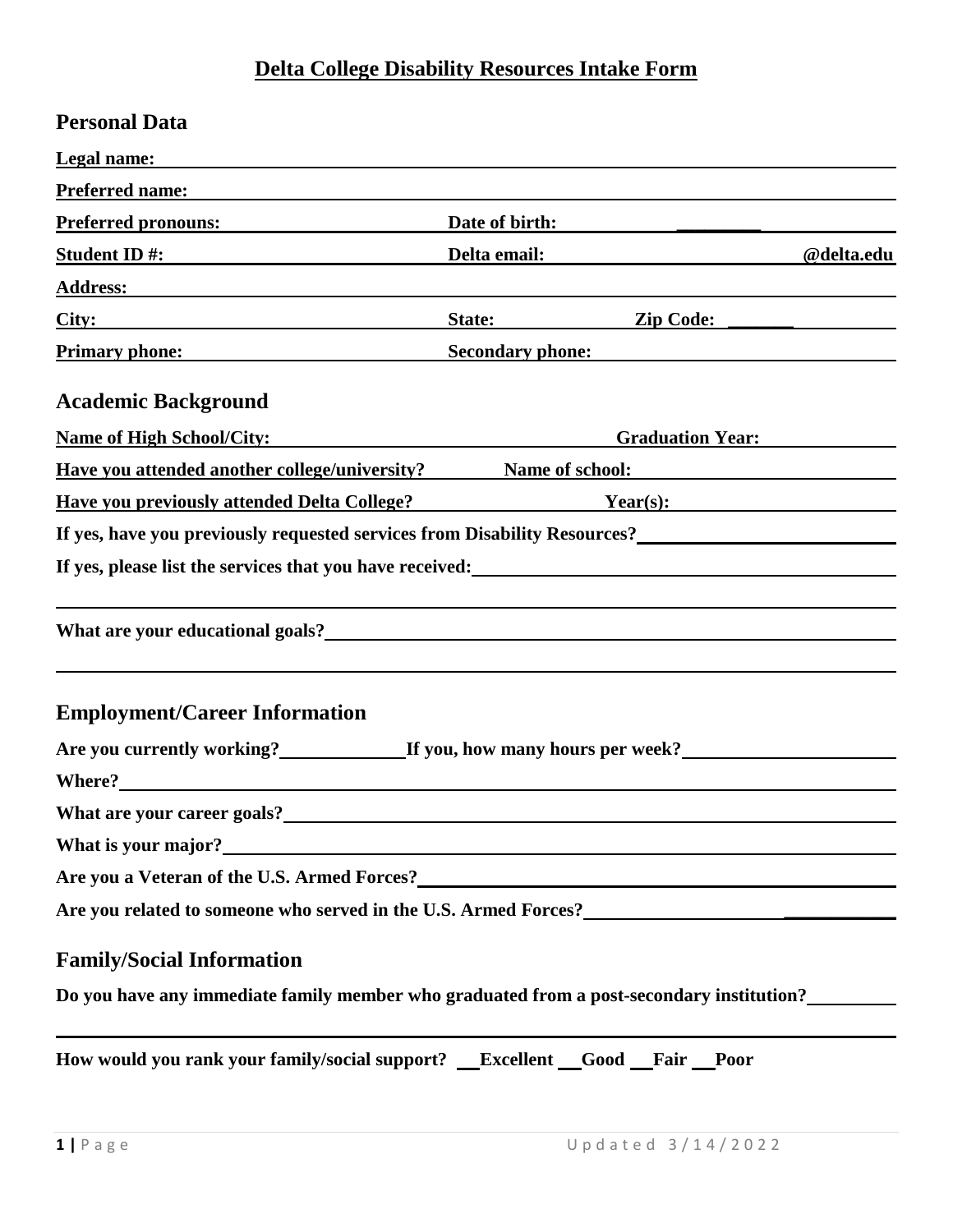## **Disability Information**

| <b>Check all that apply</b>                                    |                                                                                                                                                                                                                               |                                         |
|----------------------------------------------------------------|-------------------------------------------------------------------------------------------------------------------------------------------------------------------------------------------------------------------------------|-----------------------------------------|
| <b>ADD/ADHD</b><br>ப                                           | $\Box$ Specific Learning                                                                                                                                                                                                      | $\Box$ Mobility                         |
| $\Box$ Autism Spectrum                                         | Disability                                                                                                                                                                                                                    | Traumatic Brain Injury<br>⊔             |
| Disorder                                                       | o Specify                                                                                                                                                                                                                     | Vision<br>$\Box$                        |
| <b>Intellectual Disability</b><br>$\Box$                       |                                                                                                                                                                                                                               | <b>Psychiatric Disability</b><br>$\Box$ |
| Hearing<br>⊔                                                   | $\Box$ PTSD                                                                                                                                                                                                                   | $\Box$ Speech Impairment                |
| <b>Substance Use Disorder</b>                                  |                                                                                                                                                                                                                               |                                         |
| $\Box$                                                         | Chronic Medical Condition                                                                                                                                                                                                     |                                         |
|                                                                |                                                                                                                                                                                                                               |                                         |
| ❏                                                              | Other contains the contact of the contact of the contact of the contact of the contact of the contact of the contact of the contact of the contact of the contact of the contact of the contact of the contact of the contact |                                         |
| How does your disability affect your performance as a student? | In your life, have you experienced traumatic events that affect your performance in the classroom?__                                                                                                                          |                                         |
|                                                                | Do you receive assistance from outside agencies (example: Michigan Rehab Services, Veterans                                                                                                                                   |                                         |
|                                                                |                                                                                                                                                                                                                               |                                         |
|                                                                |                                                                                                                                                                                                                               |                                         |
|                                                                | Are you interested in learning more about support for Substance Use Disorder?                                                                                                                                                 |                                         |
| <b>Accommodations</b>                                          |                                                                                                                                                                                                                               |                                         |
|                                                                | Do you have written documentation of your disability? __________________________                                                                                                                                              |                                         |
|                                                                | What type of documentation do you have? __IEP __504 Plan __Physician __Psychiatrist/Therapist                                                                                                                                 |                                         |

**In the past, what helped alleviate barriers in the learning environment?**